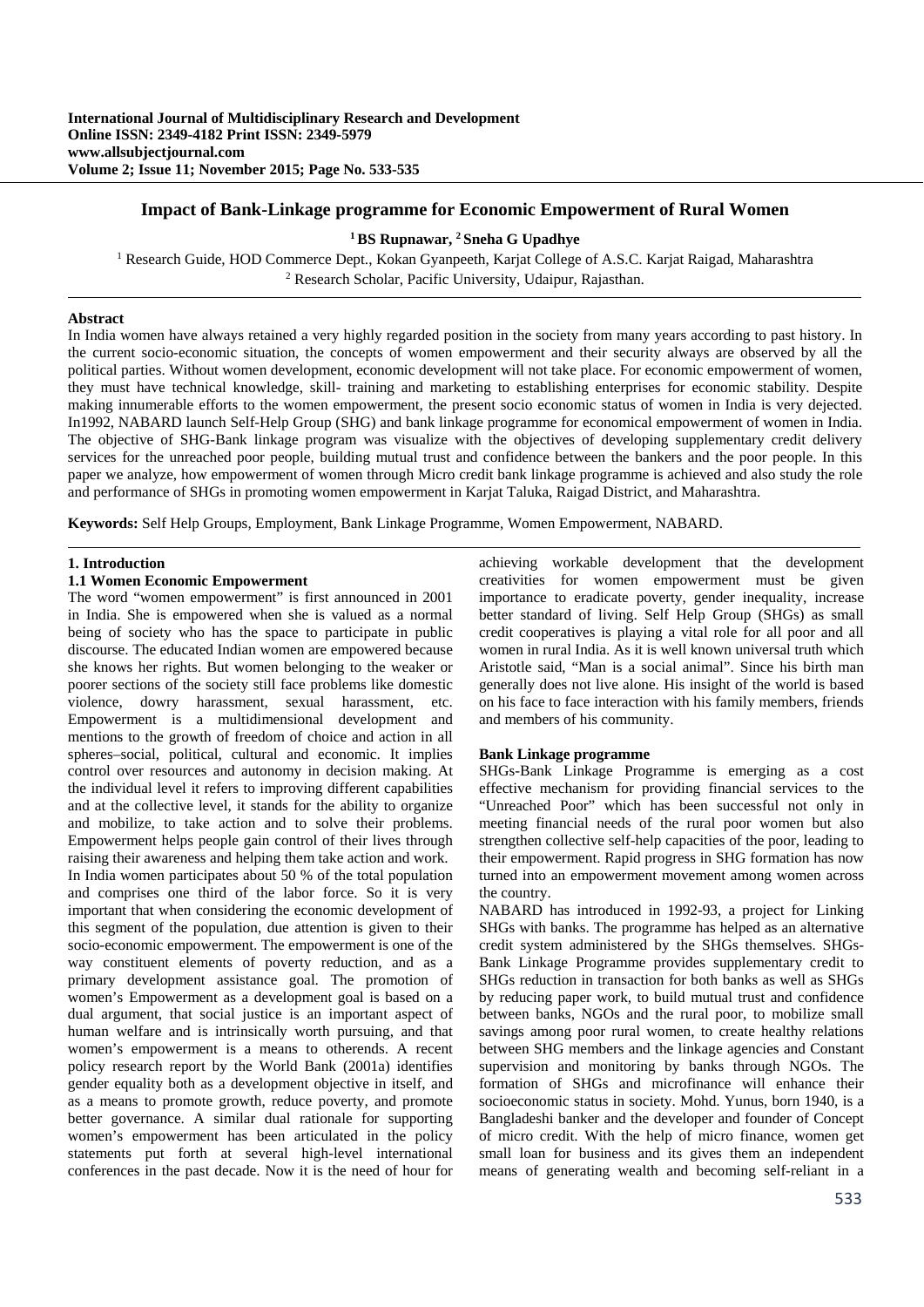society. The two important models/channels of microfinance involving credit linkages with banks in India are (i) SHG - Bank Linkage Model: This model involves the SHGs financed directly by the. (ii)MFI - Bank Linkage Model: This model covers financing of Micro Finance Institutions (MFIs) by banking agencies for on-lending to SHGs and other small borrowers.

## **Review of Literature**

In process to find outs gapes on the topic of this paper, 11 research papers are reviewed. Authors present their view in different angles and different area on towards Economic Empowerment of Women through Self-help Group Bank Linkage programme.

- (1) Dr. S.V. Juja study in his paper, title "Self Help Groups: A Tool for Sustainable Development" Micro finance is being measured as a powerful tool for uplifting the economic condition of poor women through group approach. Mohammed Nizamuddin examined in his paper, title "Role of SHGs-Bank Linkage Programme in Women Empowerment: A Block Level Study of Mewat Haryana" the role of bank linkage programme for women economic empowerment in particular area.
- (2) Shashikala and Uma H R discussed in their paper, title "Research Note: Empowerment Of women through micro credit programme" Micro-credit interventions are wellrecognized world over as an effective tool for poverty alleviation and improving socioeconomic status of rural poor women.
- (3) H. Ramakrishna, Khaja Mohinudeen J, Bibi Saleema G G and Mallikarjuna B study in their paper, title "Performance of Self-help group- bank linkage programme (SBLP) in India-An analytical study" that SHGs are the economy and credit groups formed informal way whose members pool savings and relend within the group on rotational basis.
- (4) D. Arul and P. Packirisamy find in their study that women empowerment was very important for the acceleration of economic growth of country.
- (5) Mrs. Eli kumari Das, Ms. Dharitri Baishya had discussed in their paper with title "Role of Self-Help Groups in Empowering Rural Women: A case study on selected SHGs in Rani Block of Kamrup District of Assam" that financial institutions not only provide small savings and micro credit to women but bringing them together in organised banking sector. Micro finance through SHGs has a positive role in income, savings and investment of women in Rani Block of Kamrup District of Assam.
- (6) Dr. Sr. Lovely Jacob discussed that the SHGs play a major role in empowerment of women. The raising of the standard of living of the masses is one of the objectives of planning in India. Micro finance helps the rural poor to improve their standard of living and full fill their credit needs.
- (7) G. Ramesh, Dr. G. Srinivasa Rao study about the role of SHG-Bank linkage programme in the economic empowerment of women in the two important districts of eastern UP. They found that the income and savings of rural women have substantially increased after joining the programme. Women participating in the said programme have paid their loans mostly on time and there was no case of default. They observed that women have started taking more loans for business after joining SHGs.
- (8) Murlidhar A. Lokhande discussed in his paper with title "Micro Finance for Women Empowerment - A Study of Self-help Groups-Bank Linkage Programme" study that poor, discriminated and underprivileged women if join the groups, can come out of poverty.
- (9) Uma. H.R, Rupa. K.N study that The Global Financial Inclusion Data base found that the women are particularly disadvantaged, when comes to the access to financial services. Only 37% of women in developing countries have bank account, where as 46%of men do.

#### **Objectives of the Study**

- To know the economic condition of SHG women members
- To identify the activities undertaken by the group members of SHG for economic empowerment

#### **Research Methodology**

Raigad district is an average district of Maharashtra state with regards of social and economically. Karjat Taluka still lack in women economic empowerment. Therefore the SHGs-Bank Linkage programme in this area has a very high prospect through providing gainful self-employment opportunity to the poor women for their empowerment. The present study is based on primary data as well as secondary data. The data are collected through survey method using personal interview schedule and collected from the officials of area.

# **5. Analysis of data**

**5.1 Effect of Age group** 

| Age Group (Year) | <b>Total Number of women</b> | Percentage |
|------------------|------------------------------|------------|
| Below 25         |                              | 11.47      |
| $25 - 35$        | 86                           | 70.49      |
| $35 - 45$        |                              | 10.65      |
| $45 - 55$        |                              | 5.73       |
| Above 55         |                              | . 63       |
| Total            |                              |            |

**Table 1:** Effect of Age group

The impact of SHGs-Bank Linkage programme on the women of different age group is different according to age. It is clear from the table no.-1 that majority by 70.49% of the respondents are from the age group of 25-35, followed by 11.47% in the age group below 25.However it can be noticed from the table-1

that SHGs-Bank Linkage programme is not very much popular among the women in the age group of below 25 and above 45. It is a matter of concern that SHGs-Bank Linkage programme is unable to target the section of senior women. Majority group is age 25-35, this age group aware of linkage program because